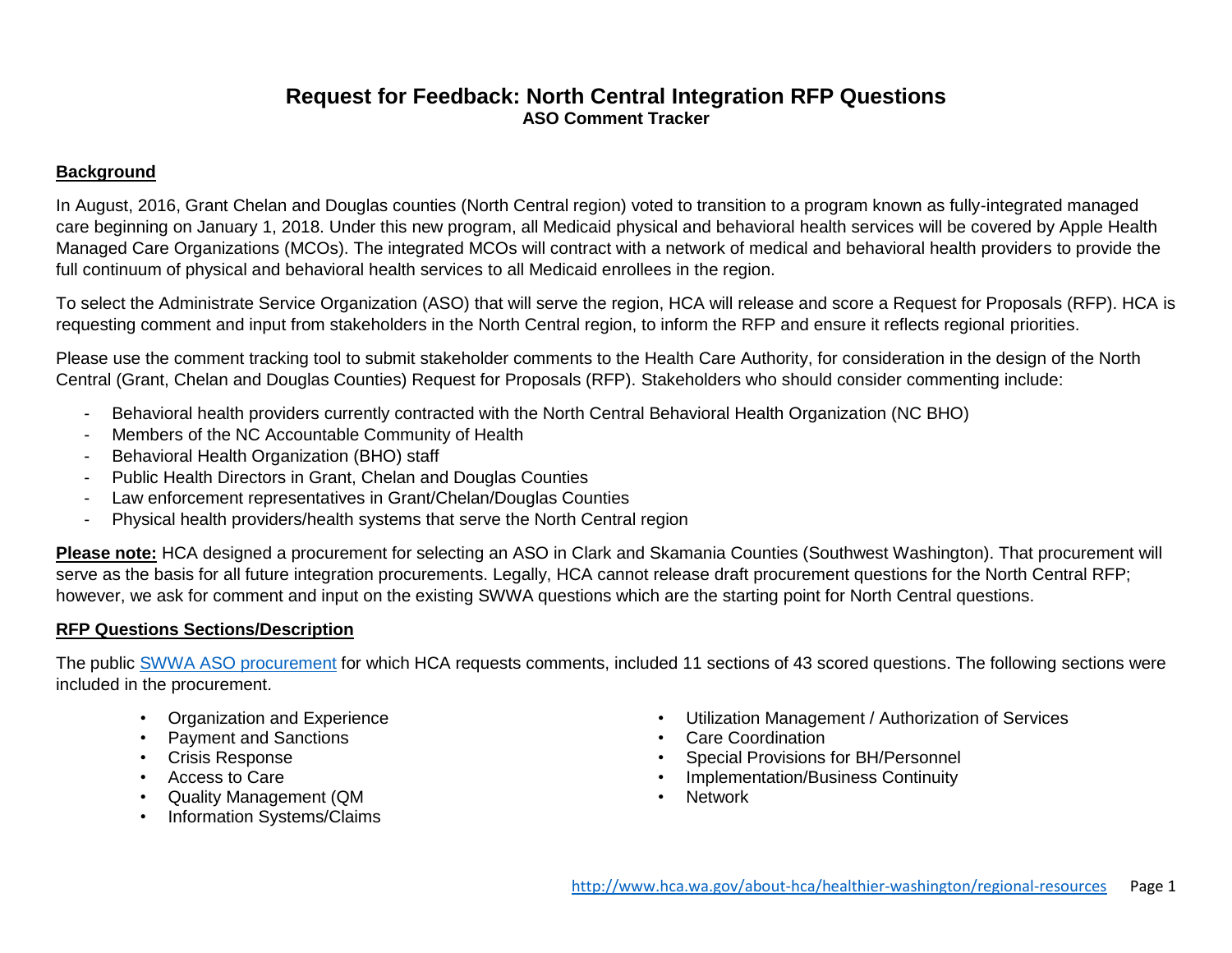### **Deadline and Instructions**

The Health Care Authority has included a subset of questions from the SW ASO Procurement below that we considered a high priority for stakeholder review. However, we welcome comments on any portion of the [RFP.](http://www.hca.wa.gov/assets/program/RFP_15-026_BH-ASO.pdf) The complete list of questions can be found beginning on page 43 of the RFP.

All comments are due to the Health Care Authority by close-of-business on Friday, **February 10, 2017**. Comments must be sent to the Integrated Managed Care Questions inbox at**: [HCAintegratedMCquestions@hca.wa.gov.](mailto:HCAintegratedMCquestions@hca.wa.gov)** If you need to request an extension, please email the inbox.

Please note:

- Please rank the importance of each question on a scale of 1-5, with 5 being very high importance and 1 being low importance. This will help inform HCA's scoring distribution.
- If you think HCA should re-write a question or delete a question altogether, please comment on that question with your opinion and/or a redrafted question.
- A space is provided at the end of each section if you would like to pose new questions to that section.
- A space is also provided at the end of the tool to capture new RFP questions in general or topics that you would like HCA to create a question about.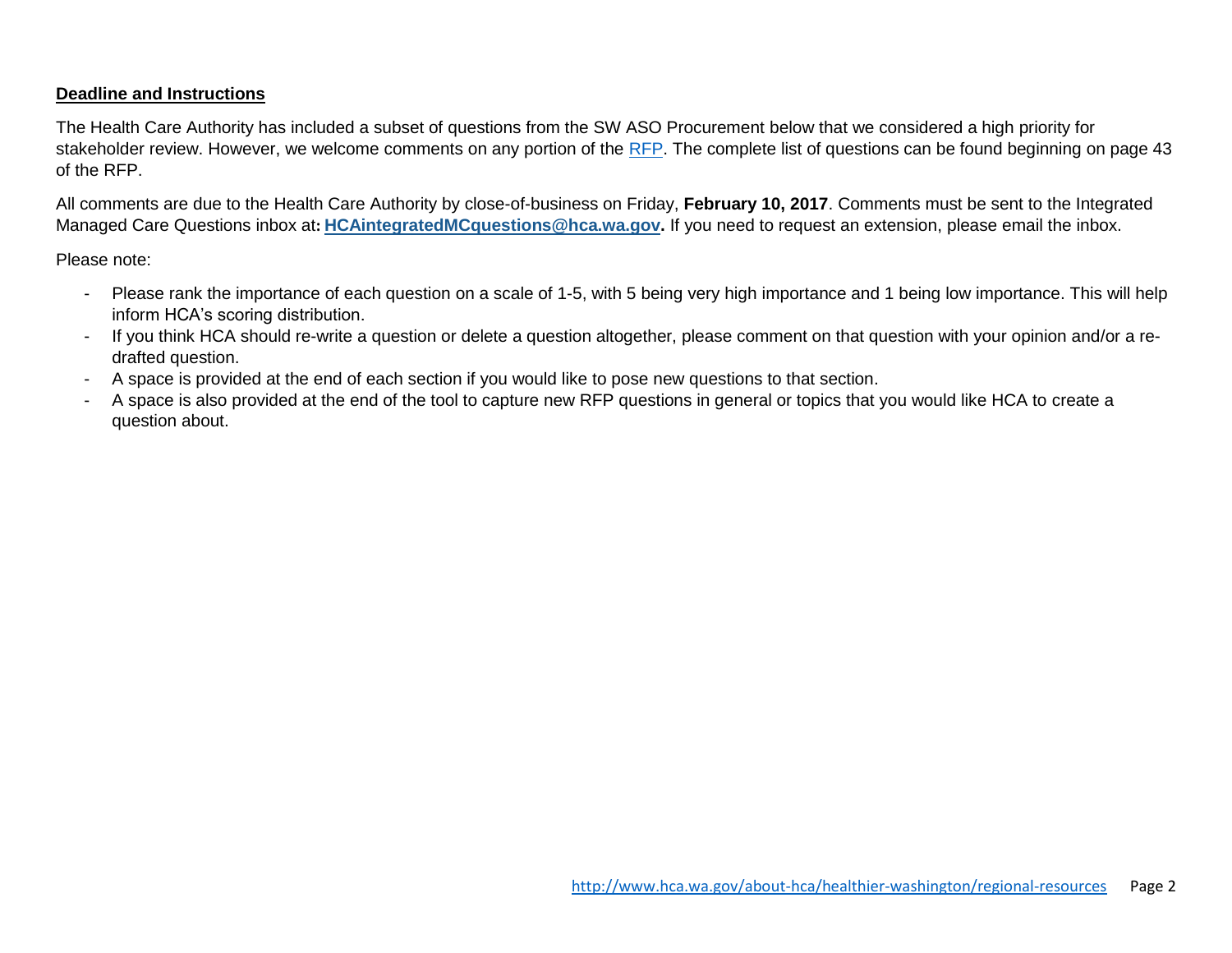| Name:                      |  |
|----------------------------|--|
| $\mathbf{a}$<br><b>VIS</b> |  |
| Email:                     |  |

| Question                                                                                                                                                                                                                                                                                                                                                         | <b>Comments/</b><br><b>Recommendations</b> | <b>Importance/ Relevance of</b><br>question, on a scale from 1-<br>5? $(1=$ very low and 5=very high) |
|------------------------------------------------------------------------------------------------------------------------------------------------------------------------------------------------------------------------------------------------------------------------------------------------------------------------------------------------------------------|--------------------------------------------|-------------------------------------------------------------------------------------------------------|
| <b>Payment and Sanctions:</b>                                                                                                                                                                                                                                                                                                                                    |                                            |                                                                                                       |
| Do You have accounting and reporting systems that track and identify<br>7.<br>expenditures by fund source?                                                                                                                                                                                                                                                       |                                            |                                                                                                       |
| If yes, identify the type of system used, and describe Your<br>experience in producing standard and ad-hoc financial reports for<br>submission to the State.                                                                                                                                                                                                     |                                            |                                                                                                       |
| If no, describe how these systems will be developed.                                                                                                                                                                                                                                                                                                             |                                            |                                                                                                       |
| Propose a reimbursement methodology and reconciliation process to<br>8.<br>improve timely claims submission and payment for crisis services<br>delivered to Medicaid-eligible members. Include information that<br>addresses how you plan to best establish a smooth funding relationship<br>between Medicaid managed care organizations (MCOs) and Your entity. |                                            |                                                                                                       |
| Are there additional questions that HCA should consider including in<br>this section?                                                                                                                                                                                                                                                                            |                                            |                                                                                                       |
| <b>Crisis Response:</b>                                                                                                                                                                                                                                                                                                                                          |                                            |                                                                                                       |
| 9. Provide an overview of how You intend to administer the following crisis<br>services:                                                                                                                                                                                                                                                                         |                                            |                                                                                                       |
| Twenty-four/seven (24/7) mobile crisis outreach teams.<br>a.                                                                                                                                                                                                                                                                                                     |                                            |                                                                                                       |
| Twenty-four/seven (24/7) availability of DMHPs<br>b.                                                                                                                                                                                                                                                                                                             |                                            |                                                                                                       |
| Twenty four/seven (24/7) access to a CDP<br>c.                                                                                                                                                                                                                                                                                                                   |                                            |                                                                                                       |
| Access to a Designated Chemical Dependency Specialist to<br>d.<br>perform duties of 70.96A.140                                                                                                                                                                                                                                                                   |                                            |                                                                                                       |
| e. Comprehensive crisis screening.                                                                                                                                                                                                                                                                                                                               |                                            |                                                                                                       |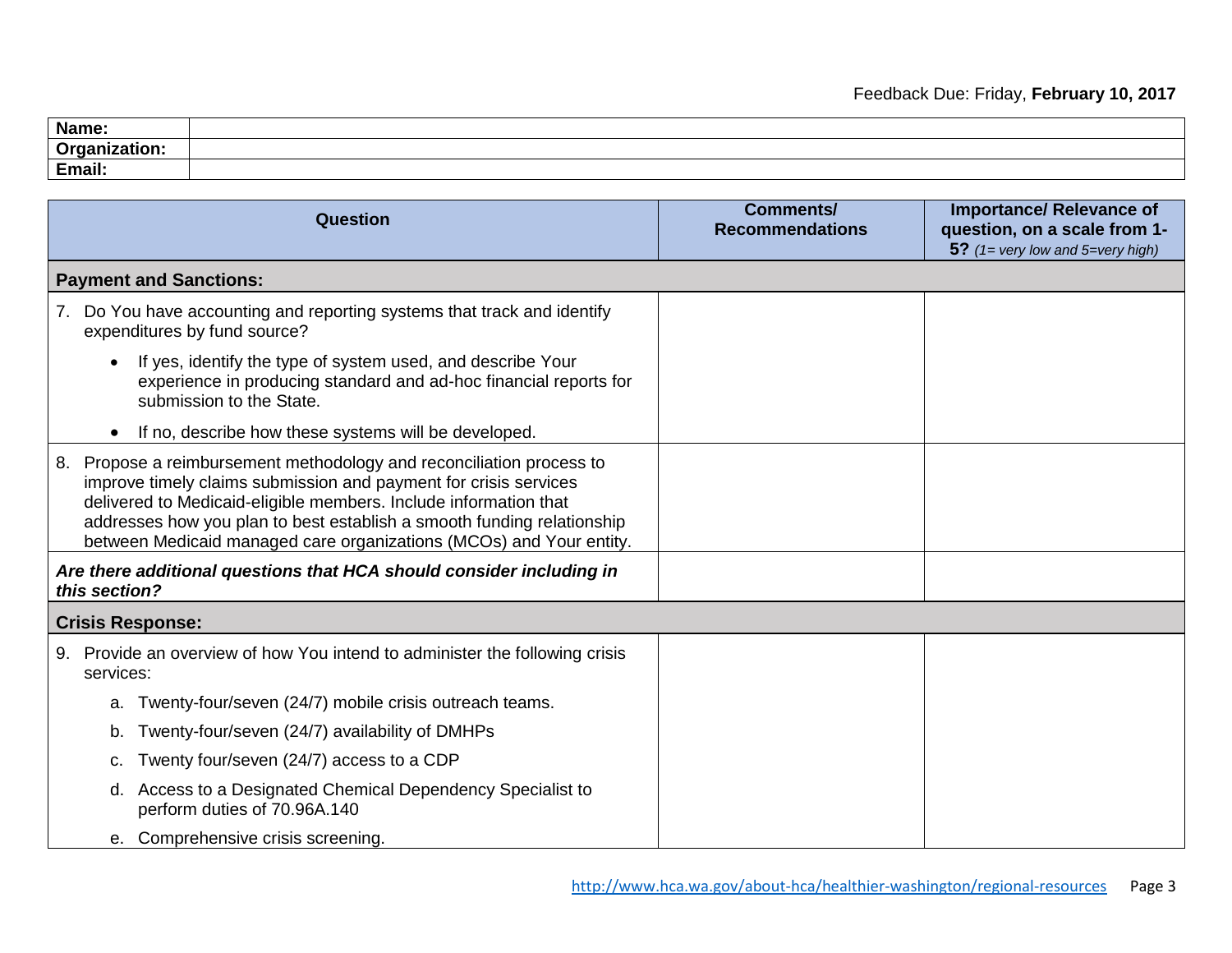| t. | Crisis diversion services.                                                                                                                                                                                                                                         |  |
|----|--------------------------------------------------------------------------------------------------------------------------------------------------------------------------------------------------------------------------------------------------------------------|--|
| g. | Crisis stabilization services.                                                                                                                                                                                                                                     |  |
| h. | Evaluation & treatment services for the non-Medicaid population                                                                                                                                                                                                    |  |
|    | Services provided in rural areas                                                                                                                                                                                                                                   |  |
|    | 10. Describe how the required toll-free crisis services line will be organized to<br>provide screening, triage, information, and referral for BH services. Please<br>differentiate your answers between business hours and after hours.<br>Address the following:  |  |
|    | a. How the hotline and customer service line will be staffed twenty-<br>four (24) hours a day, seven (7) days a week, three hundred sixty-<br>five (365) days a year.                                                                                              |  |
|    | b. The clinical level of crisis hotline staff, including supervisors and<br>trained staff and peers handling incoming crisis calls and providing<br>recovery-focused approaches to crisis response                                                                 |  |
|    | c. How the Responder will train customer service and other staff<br>during and after business hours on the requirements of the<br>contract, the Washington State delivery system, and the complex<br>needs of both children and adults with serious BH conditions. |  |
|    | d. How the crisis hotline staff will assess the level of crisis (emergent,<br>urgent or routine) and assure appropriate disposition for emergent<br>situations.                                                                                                    |  |
|    | e. How the crisis hotline staff will provide referrals for non-emergent<br>crises, including referral to social and community service and<br>provision of 211 information                                                                                          |  |
|    | 11. Describe how your technology and reporting infrastructure will support the<br>toll-free crisis services line. Address the following:                                                                                                                           |  |
|    | a. How the crisis hotline will establish technical capacity to patch into<br>or from 911.                                                                                                                                                                          |  |
|    | b. How the crisis hotline will utilize instant messaging technology to<br>maximize call triage.                                                                                                                                                                    |  |
|    | c. Document the telephone capacity for warm-line transfer, live or<br>recorded call monitoring, and other features.                                                                                                                                                |  |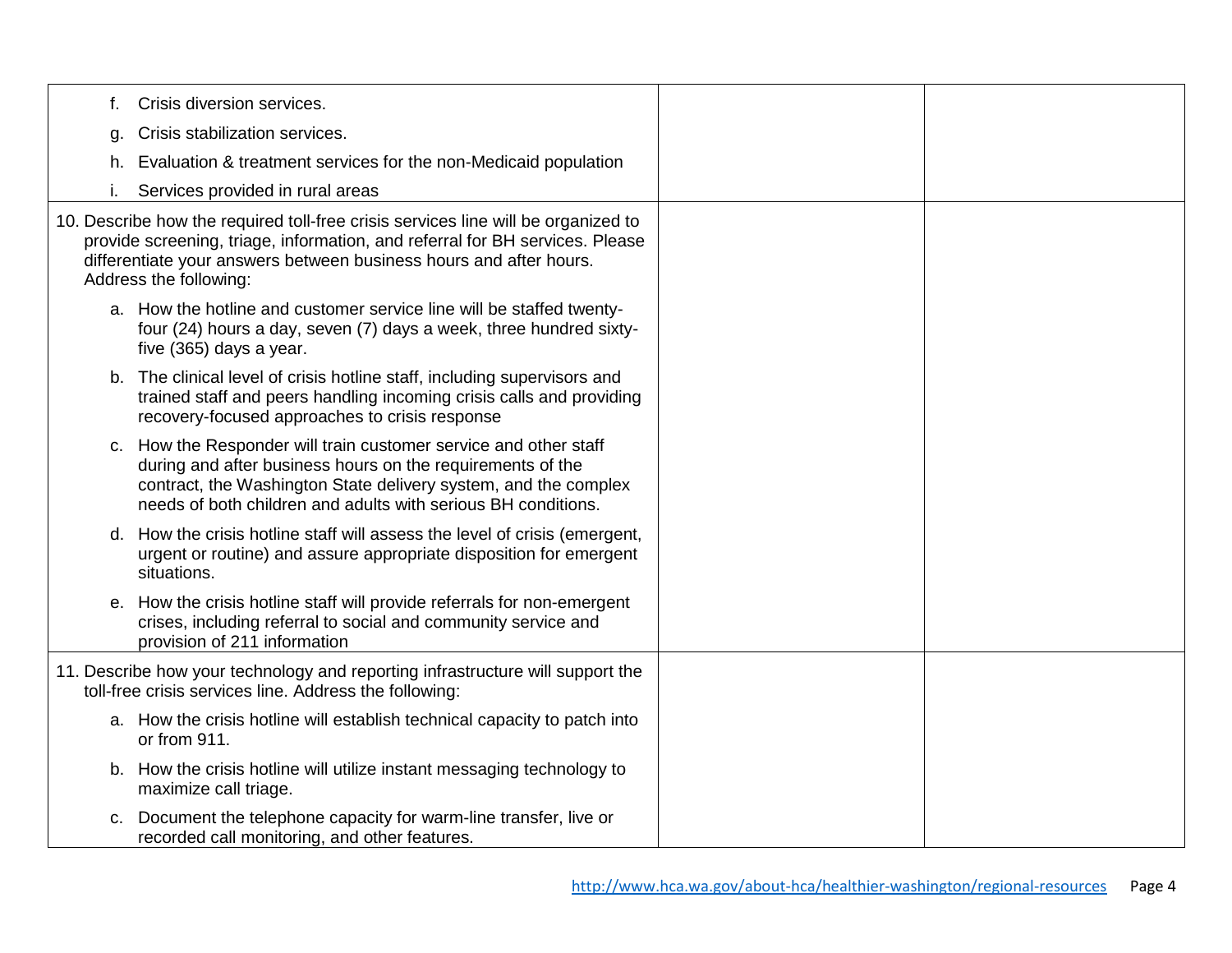| d. Document how the standards for call wait times are monitored and<br>maintained.                                                                                                                                                                                                                                                                                          |  |
|-----------------------------------------------------------------------------------------------------------------------------------------------------------------------------------------------------------------------------------------------------------------------------------------------------------------------------------------------------------------------------|--|
| e. Describe the content of any recordings used during and after<br>business hours when the individuals that serve are on hold or in the<br>queue waiting for assistance.                                                                                                                                                                                                    |  |
| 12. Describe Your experience in providing an inbound crisis call center (e.g.,<br>hotline and mobile crisis dispatch). Describe the call center operations and<br>identify the location(s) where services were provided. If delegating this<br>function, describe the experience of the delegated organization.                                                             |  |
| a. For each location identified for this question, indicate the most<br>current annual totals for the following metrics, and indicate the<br>contract performance measures or goals associated with each<br>metric:                                                                                                                                                         |  |
| i.<br>Call volume.                                                                                                                                                                                                                                                                                                                                                          |  |
| Speed of answer of crisis line.<br>ii.                                                                                                                                                                                                                                                                                                                                      |  |
| iii.<br>Percent of crisis calls answered within fifteen (15) seconds.                                                                                                                                                                                                                                                                                                       |  |
| Call abandonment percentage for the crisis line.<br>iv.                                                                                                                                                                                                                                                                                                                     |  |
| 13. Explain how, within Available Resources, You will provide or contract for<br>stabilization services to individuals (not covered by Medicaid) in the<br>consumer's home, or other home-like setting, or a setting which provides<br>safety for the individual and the individual providing the services.<br>Stabilization services are referred to in WAC 388-877A-0260. |  |
| 14. Describe how You will coordinate with the Wraparound with Intensive<br>Services (WISe) program or Program of Assertive Community Treatment<br>(PACT) teams should an individual receiving WISe or PACT services be in<br>need of crisis services.                                                                                                                       |  |
| 15. Provide an example of Your success in managing crisis system and<br>emergency department (ED) utilization, including use of peers or recovery-<br>focused crisis approaches.                                                                                                                                                                                            |  |
| 16. Describe how You will partner with the Accountable Community of Health<br>(ACH), the MCOs, emergency departments, and first responders to:                                                                                                                                                                                                                              |  |
| a. Develop protocols to engage and collaborate with local law<br>enforcement in the provision of crisis services.                                                                                                                                                                                                                                                           |  |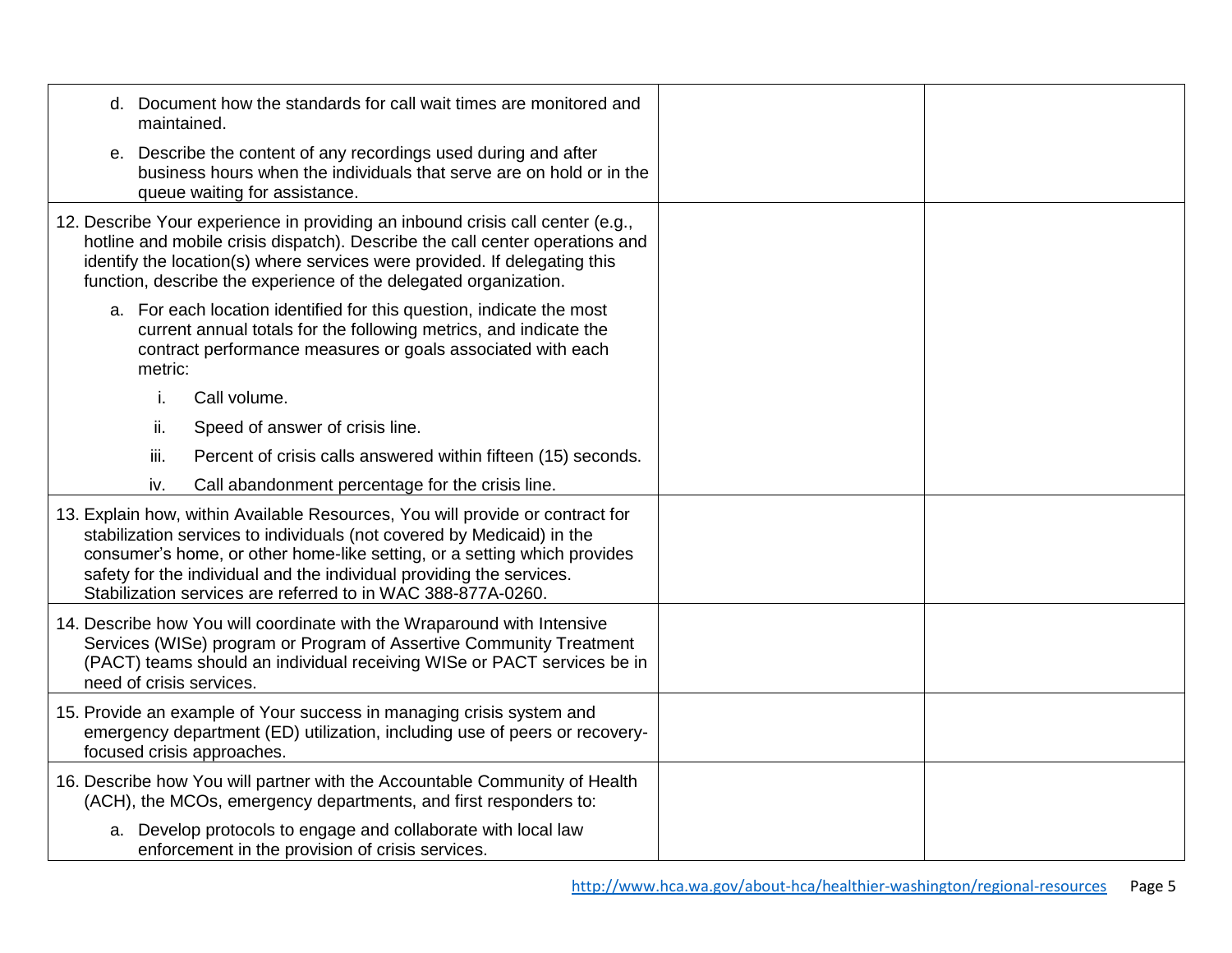|                        | b. Develop an early warning system to that would expedite<br>identification and resolution of critical problems during the first six<br>(6) months of the contract.                                                                                                                                                                                                     |  |
|------------------------|-------------------------------------------------------------------------------------------------------------------------------------------------------------------------------------------------------------------------------------------------------------------------------------------------------------------------------------------------------------------------|--|
|                        | c. Participate with the ACH in a regional needs assessment and<br>improvement strategy                                                                                                                                                                                                                                                                                  |  |
|                        | d. Coordinate and collaborate with MCOs on care coordination<br>strategies for high-risk Consumers who have accessed crisis<br>services, and are enrolled in a fully-integrated managed care plan.                                                                                                                                                                      |  |
| е.                     | Establish data sharing agreements with MCOs to ensure seamless<br>care coordination for high-risk Consumers.                                                                                                                                                                                                                                                            |  |
|                        | List any other entities or organizations in the community that you<br>plan to coordinate or collaborate with and in what capacity<br>(excluding network providers)                                                                                                                                                                                                      |  |
| this section?          | Are there additional questions that HCA should consider including in                                                                                                                                                                                                                                                                                                    |  |
| <b>Access to Care:</b> |                                                                                                                                                                                                                                                                                                                                                                         |  |
|                        | 17. Describe how You will ensure a comprehensive communication program<br>to provide all consumers/potential consumers, providers, first responders,<br>hospitals, and stakeholders in the region with appropriate information<br>about BH benefits and services offered by the BH-ASO, including crisis<br>contact information and toll-free crisis telephone numbers: |  |
|                        | a. Include a description of the standard materials to be included in the<br>communications program at no additional cost to the State.                                                                                                                                                                                                                                  |  |
| b.                     | Describe how you will ensure that first responders, providers and<br>consumers in the RSA are aware of the changes to the crisis<br>system and know how to access necessary information to obtain<br>services or refer to services.                                                                                                                                     |  |
|                        | c. Address how your process reflects the transient lifestyle of some<br>BH consumers, and ensures cultural competency.                                                                                                                                                                                                                                                  |  |
|                        | d. Provide an example of the Responder's member communications<br>that best reflect the system goals.                                                                                                                                                                                                                                                                   |  |
| this section?          | Are there additional questions that HCA should consider including in                                                                                                                                                                                                                                                                                                    |  |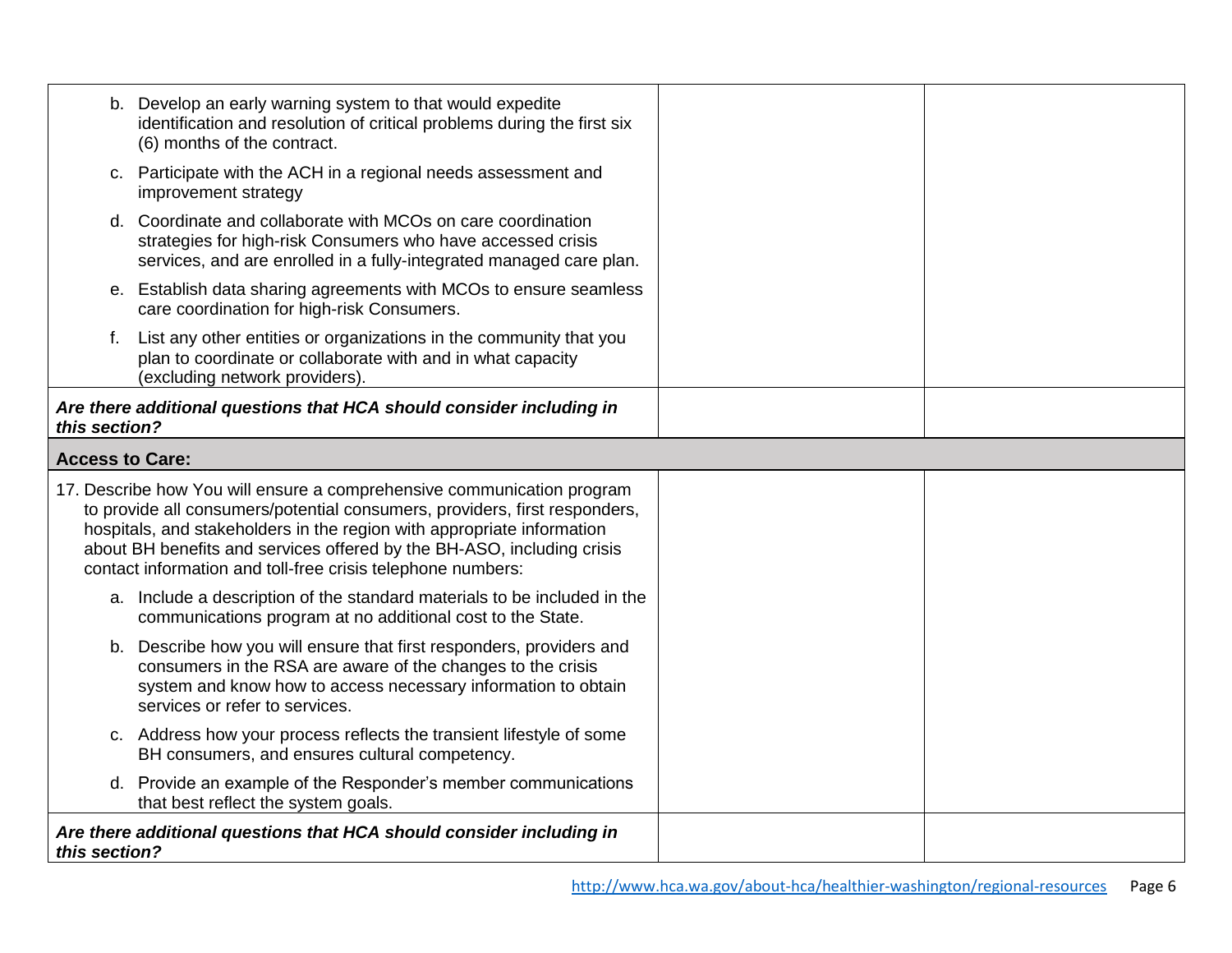| QM:                                                                                                                                                                                                                                                           |  |  |
|---------------------------------------------------------------------------------------------------------------------------------------------------------------------------------------------------------------------------------------------------------------|--|--|
| 19. Describe how You will involve BH consumers, family members, BH<br>network providers, and other stakeholders in the development and<br>ongoing work of a QM system that continuously meets all requirements of<br>the BH-ASO sample contract.              |  |  |
| Are there additional questions that HCA should consider including in<br>this section?                                                                                                                                                                         |  |  |
| <b>Information Systems/Claims:</b>                                                                                                                                                                                                                            |  |  |
| 21. Describe Your plan to update information systems to track encounters for<br>GFS/SAPT/MHBG/CJTA services to optimize availability of services<br>throughout the calendar year while minimizing service disruption due to<br>lack of availability of funds. |  |  |
| 26. Propose a plan for implementing BH content on Your website to be utilized<br>by members and family members, providers, stakeholders, and State<br>agencies; includes the following:                                                                       |  |  |
| a. How to access GFS/SAPT/MHBG/CJTA services, including crisis<br>contact information and toll-free crisis telephone numbers.                                                                                                                                 |  |  |
| An overview of the range of BH services being provided.<br>b.                                                                                                                                                                                                 |  |  |
| Website content that provides comprehensive information and<br>C.<br>practical recommendations related to mental illness, addiction and<br>recovery, life events, and daily living skills.                                                                    |  |  |
| d. The development tools that will be utilized to create the website as<br>well as the proposed security protocols that will be used.                                                                                                                         |  |  |
| Provide access to an active website that has been developed for a<br>е.<br>State agency, including the URL, log-in identification, and<br>password.                                                                                                           |  |  |
| Are there additional questions that HCA should consider including in<br>this section?                                                                                                                                                                         |  |  |
| <b>UM Program/Service Authorization:</b>                                                                                                                                                                                                                      |  |  |
| 29. How will You monitor expenditures? Specify:                                                                                                                                                                                                               |  |  |
| a. How the Responder will ensure that non-crisis behavioral health<br>services are available to priority populations.                                                                                                                                         |  |  |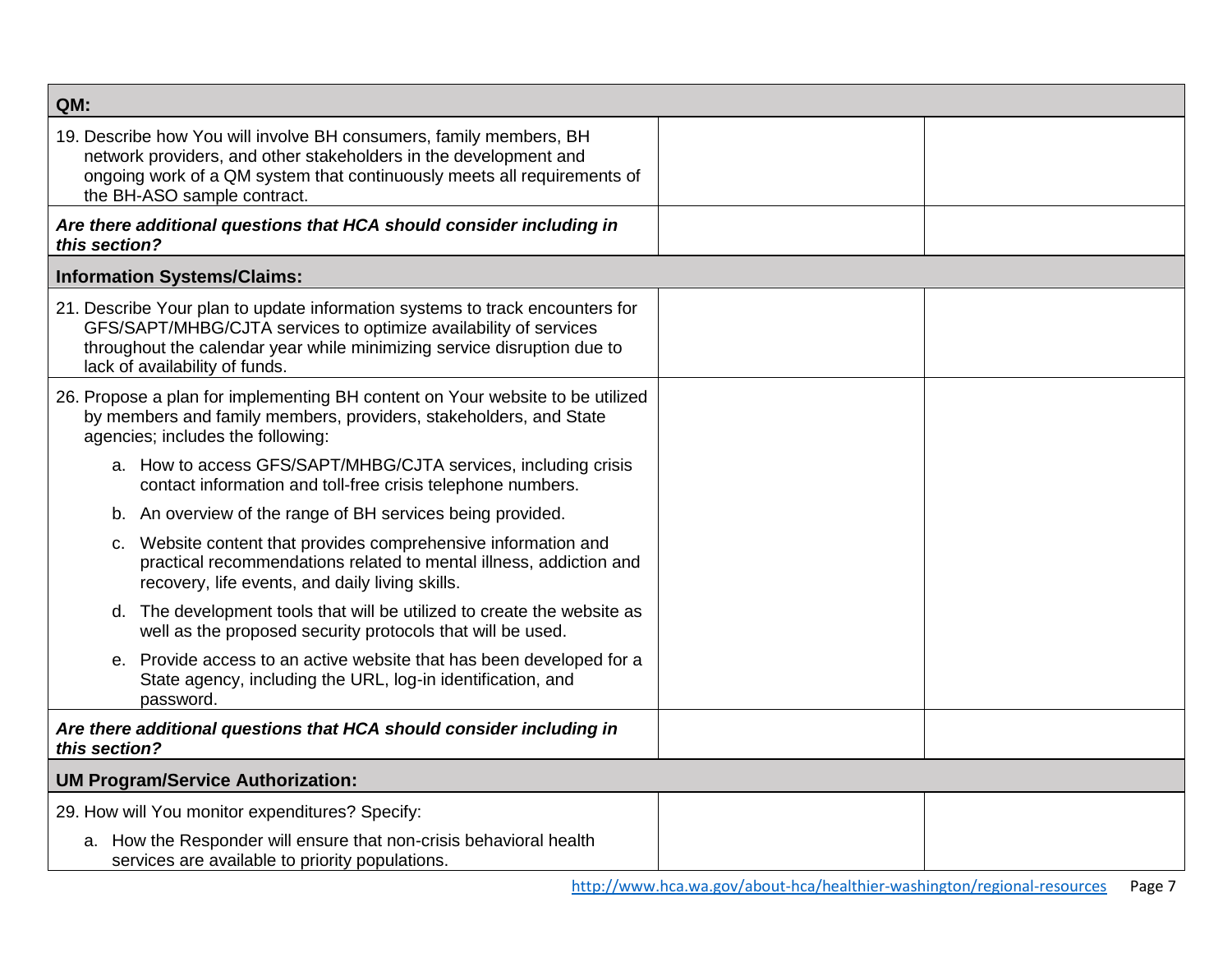| b. How the Responder will manage the expenditures of the Responder's<br>Non-Medicaid funds to ensure that the Responder can, at a minimum,<br>continue to provide crisis services to the RSA population, including<br>mental health crisis services, evaluation and treatment services for the<br>non-Medicaid population, and services related to the administration of<br>RCWs 71.05, 71.34 and 70.96A.140. |  |
|---------------------------------------------------------------------------------------------------------------------------------------------------------------------------------------------------------------------------------------------------------------------------------------------------------------------------------------------------------------------------------------------------------------|--|
| c. After prioritizing funds for the provision of crisis services, how the<br>Responder will determine if funds are available to provide non-crisis<br>BH services to the non-Medicaid population.                                                                                                                                                                                                             |  |
| 30. Describe how You will use data, evidence based guidelines, and/or clinical<br>decision support tools to streamline and support UM decisions for BH<br>services and programs. Include the following:                                                                                                                                                                                                       |  |
| a. Which levels of care or populations will be targeted.                                                                                                                                                                                                                                                                                                                                                      |  |
| The types of data, guidelines, of clinical decision support tools to<br>b.<br>be used, differentiating between mental health and substance use<br>disorder.                                                                                                                                                                                                                                                   |  |
| c. c. The interventions that will be utilized with any case or provider<br>outlier.                                                                                                                                                                                                                                                                                                                           |  |
| 32. Describe how You intend to conduct outreach and CM to manage high<br>needs, high cost, or disconnected populations. Include the following:                                                                                                                                                                                                                                                                |  |
| a. How the Responder defines high needs, high cost, or disconnected<br>Consumers                                                                                                                                                                                                                                                                                                                              |  |
| How outreach and CM will be conducted.<br>b.                                                                                                                                                                                                                                                                                                                                                                  |  |
| c. Provide an example of a successful outreach program                                                                                                                                                                                                                                                                                                                                                        |  |
| d. How You will prioritize and identify individuals who have frequently<br>accessed the crisis system, emergency department, detox<br>facilities, or sobering center.                                                                                                                                                                                                                                         |  |
| e. How you will manage the needs of a rural population.                                                                                                                                                                                                                                                                                                                                                       |  |
| Are there additional questions that HCA should consider including in<br>this section?                                                                                                                                                                                                                                                                                                                         |  |
| <b>Care Coordination:</b>                                                                                                                                                                                                                                                                                                                                                                                     |  |
| 33. Describe how You will develop care coordination approaches specifically                                                                                                                                                                                                                                                                                                                                   |  |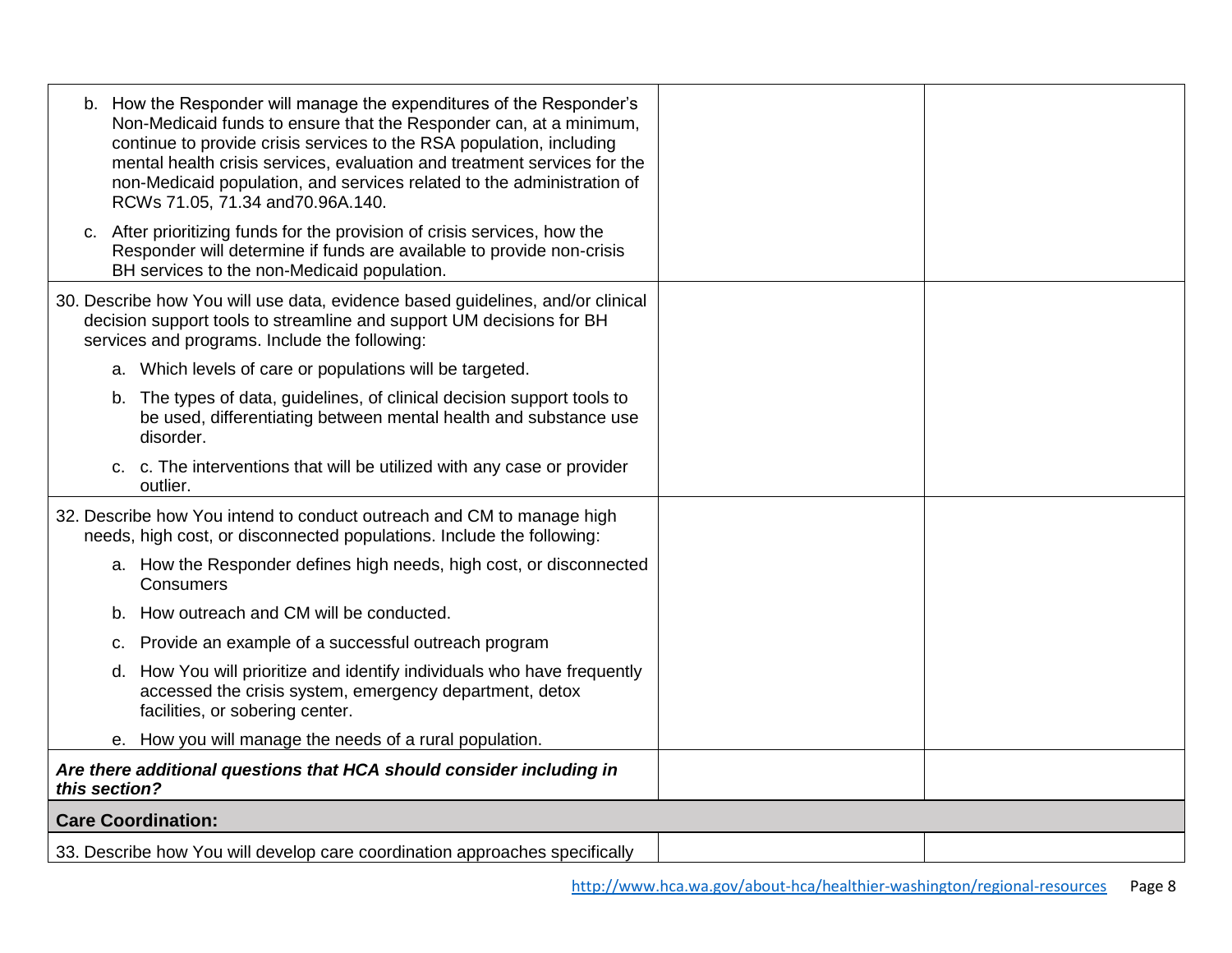|                | tailored to the needs of special populations including, but not limited to:                                                                                                                                                                                                                                                                                                      |  |
|----------------|----------------------------------------------------------------------------------------------------------------------------------------------------------------------------------------------------------------------------------------------------------------------------------------------------------------------------------------------------------------------------------|--|
|                | a. Adults with serious mental illness or SUD conditions;                                                                                                                                                                                                                                                                                                                         |  |
| b.             | Children with serious mental illness or SUD conditions;                                                                                                                                                                                                                                                                                                                          |  |
| c.             | Cross-system involved children and youth;                                                                                                                                                                                                                                                                                                                                        |  |
|                | d. Individuals with co-occurring mental health and SUD condition/s;<br>and                                                                                                                                                                                                                                                                                                       |  |
| е.             | Individuals with co-occurring BH and physical health conditions.                                                                                                                                                                                                                                                                                                                 |  |
|                | f. Priority SAPT populations, including pregnant and parenting<br>women, and intravenous drug users.                                                                                                                                                                                                                                                                             |  |
|                | 34. Describe how You will increase communication and the sharing of<br>confidential information, in compliance with 42 CFR Part 2, between the<br>crisis system, community BH providers, first Responders, hospitals and<br>MCOs. Include the following:                                                                                                                         |  |
|                | a. How the Responder will share a consumer's care plan or diagnosis<br>with the consumer's primary care provider, emergency physicians,<br>or the Consumers managed care plan, in cases where the<br>consumer has a mental health or substance abuse diagnosis and<br>when a consumer has just experienced a crisis.                                                             |  |
|                | b. How the Responder will share confidential information pursuant to<br>a court order.                                                                                                                                                                                                                                                                                           |  |
|                | c. How the Responder will incorporate a written and signed<br>disclosure with consent for SUD treatment, in compliance with<br>State and federal regulations.                                                                                                                                                                                                                    |  |
| stabilization. | 35. Explain Your strategies and policies to promote relapse/crisis prevention<br>planning and outreach for individuals with a history of frequent<br>readmissions, crisis system utilization, or incarceration. Describe how<br>those strategies take advantage of flexibility provided through State-only<br>and SAPT funding sources to provide direct crisis intervention and |  |
|                | 36. Describe the strategies You will use to facilitate cross-agency systems<br>collaboration. Separately address the following:                                                                                                                                                                                                                                                  |  |
|                | a. Collaboration with the HCA, the Department of Social and Health<br>Services, and MCOs and Accountable Community of Health.                                                                                                                                                                                                                                                    |  |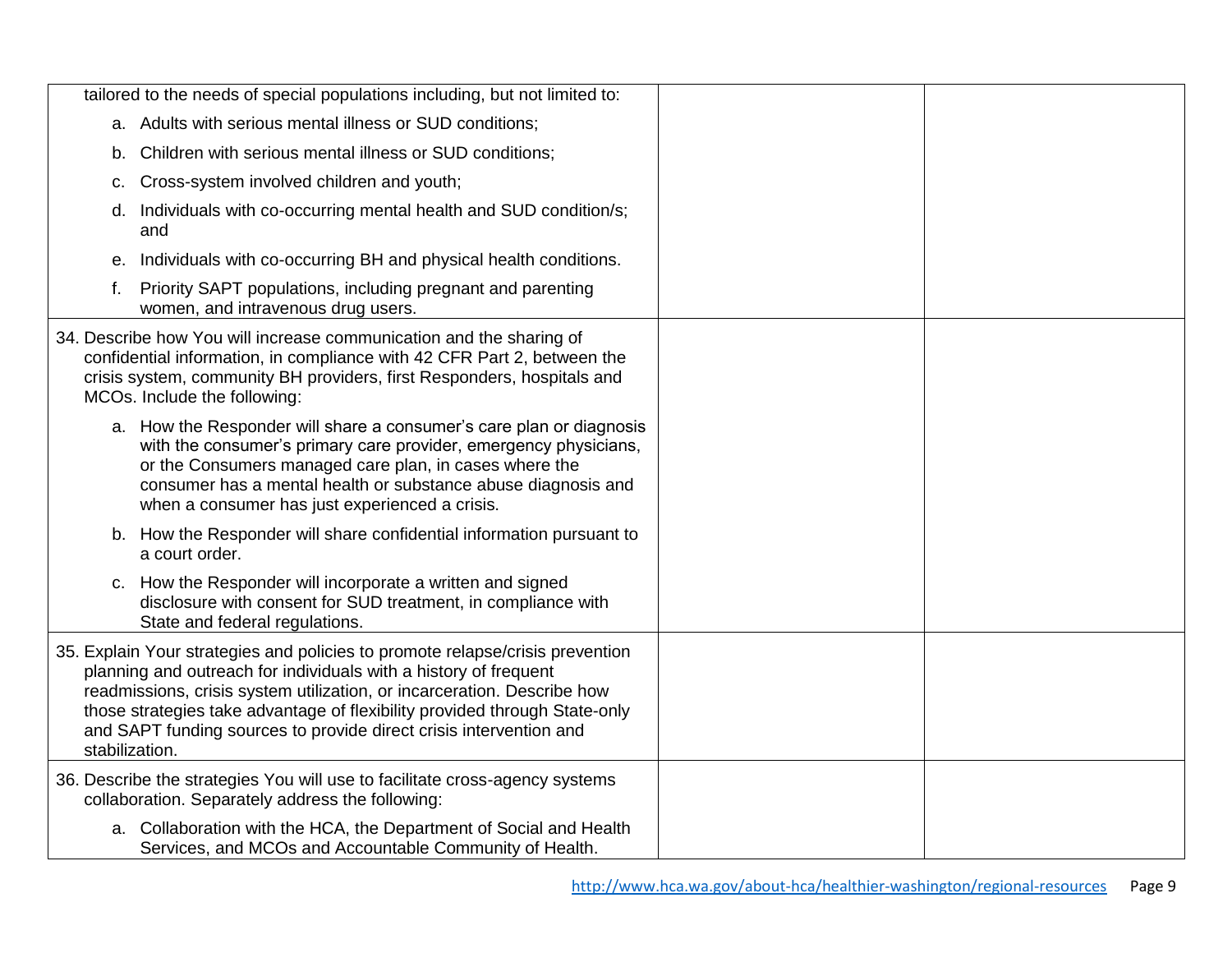|                                                                                                                                                                                                                                                                                                                                                                                                                                                       | b. Collaboration with the statewide foster care plan serving the foster<br>children population.                                                                                                                                                                        |  |
|-------------------------------------------------------------------------------------------------------------------------------------------------------------------------------------------------------------------------------------------------------------------------------------------------------------------------------------------------------------------------------------------------------------------------------------------------------|------------------------------------------------------------------------------------------------------------------------------------------------------------------------------------------------------------------------------------------------------------------------|--|
|                                                                                                                                                                                                                                                                                                                                                                                                                                                       | c. Collaboration with other member serving agencies (e.g., criminal<br>justice, child welfare, juvenile justice).                                                                                                                                                      |  |
|                                                                                                                                                                                                                                                                                                                                                                                                                                                       | d. Collaboration with Tribal Authorities to offer tribal-centric BH<br>services.                                                                                                                                                                                       |  |
| е.                                                                                                                                                                                                                                                                                                                                                                                                                                                    | Describe the Responder's experience in at least two (2) actual<br>examples of collaboration including the actions and strategies<br>taken and results. Identify the customer reference(s) that can verify<br>the experience described.                                 |  |
| 37. Describe how You will ensure that the Criminal Justice Treatment Account<br>(CJTA) and Juvenile Drug Court funds are expended in accordance with<br>the priorities set forth by the local CJTA panels. Also describe how You<br>will ensure that Mental Health Block grant funds are expended in<br>accordance with the local Mental Health Block Grant project plan, as<br>approved by the Community Mental Health Advisory Board and the State. |                                                                                                                                                                                                                                                                        |  |
| this section?                                                                                                                                                                                                                                                                                                                                                                                                                                         | Are there additional questions that HCA should consider including in                                                                                                                                                                                                   |  |
| <b>Network:</b>                                                                                                                                                                                                                                                                                                                                                                                                                                       |                                                                                                                                                                                                                                                                        |  |
|                                                                                                                                                                                                                                                                                                                                                                                                                                                       | 40. Provide a detailed plan describing your mental health crisis system<br>network that demonstrates the following:                                                                                                                                                    |  |
|                                                                                                                                                                                                                                                                                                                                                                                                                                                       | a. The network is or will be supported by signed contracts.                                                                                                                                                                                                            |  |
|                                                                                                                                                                                                                                                                                                                                                                                                                                                       | b. The network includes adequate access to Designated Mental<br>Health Professionals, designated as such by Clark or<br>Skamania County, to perform detention duties specified in<br>chapter 71.05 RCW and chapter 71.34 RCW, the Involuntary<br><b>Treatment Act.</b> |  |
|                                                                                                                                                                                                                                                                                                                                                                                                                                                       | Is sufficient to provide 24/7/365 access to a crisis hotline that<br>C.<br>will provide crisis triage, referral and mobile crisis dispatch.                                                                                                                            |  |
|                                                                                                                                                                                                                                                                                                                                                                                                                                                       | Include signed agreements with any providers or<br>organization(s) that will manage the crisis hotline, if<br>subcontracted.                                                                                                                                           |  |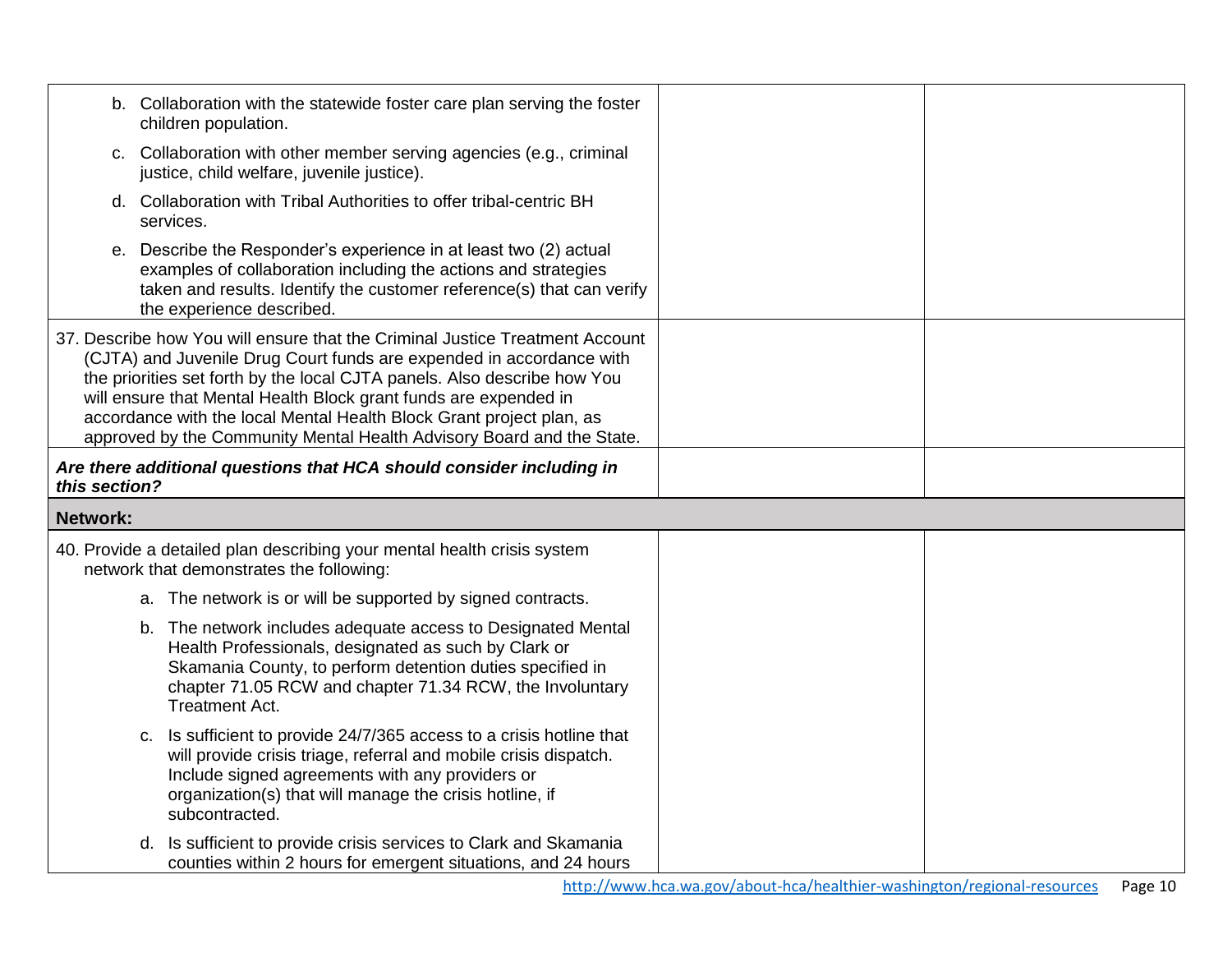|    | for urgent situations. Include signed agreements with providers<br>who will participate in mobile crisis outreach.                                                                                                                                                                             |  |
|----|------------------------------------------------------------------------------------------------------------------------------------------------------------------------------------------------------------------------------------------------------------------------------------------------|--|
|    | e. Is sufficient to provide evaluation and treatment services to the<br>non-Medicaid population, based on expected utilization and<br>historical Involuntary Treatment Act (ITA) data provided in this<br>RFP, Exhibits D and F. Include signed agreements with<br>providers.                  |  |
|    | f. Provide a list of all contracted or anticipated contracted<br>providers and the services they will provide, based on the state<br>plan modalities and state funded priority services as described<br>in the draft contract.                                                                 |  |
|    | Considers expected utilization, provider requirements (number<br>and type), provider capacity, and location and physical access<br>to providers. Include how language and cultural considerations<br>will be addressed.                                                                        |  |
|    | 41. Provide a detailed plan that describes your program for SUD involuntary<br>commitment (Chapter 70.96.A.140 RCW), including all agreements and<br>arrangement in-place or planned with all entities with a required role in the<br>involuntary commitment process, including the following: |  |
|    | a. Signed agreements or arrangements in place to ensure access<br>to a Designated Chemical Dependency Specialist to conduct<br>involuntary commitments.                                                                                                                                        |  |
| b. | Signed agreements in place to demonstrate adequate capacity<br>for SUD residential treatment for the non-Medicaid population,<br>based on expected utilization and historical data on SUD<br>involuntary commitments provided in Exhibit E of this RFP.                                        |  |
|    | 43. Describe Your approach to contracting with behavioral health providers<br>and provider organizations not currently in Your network to ensure timely<br>access to services. Address all of the following:                                                                                   |  |
|    | a. Plans for tracking providers who are not accepting new<br>patients;                                                                                                                                                                                                                         |  |
|    | b. All levels of care (e.g., SUD, Involuntary Treatment Act,<br>Evaluation, and Treatment); and                                                                                                                                                                                                |  |
|    | c. Any plans for establishing capacity outside of SWWA, including<br>bordering States and other Counties.                                                                                                                                                                                      |  |